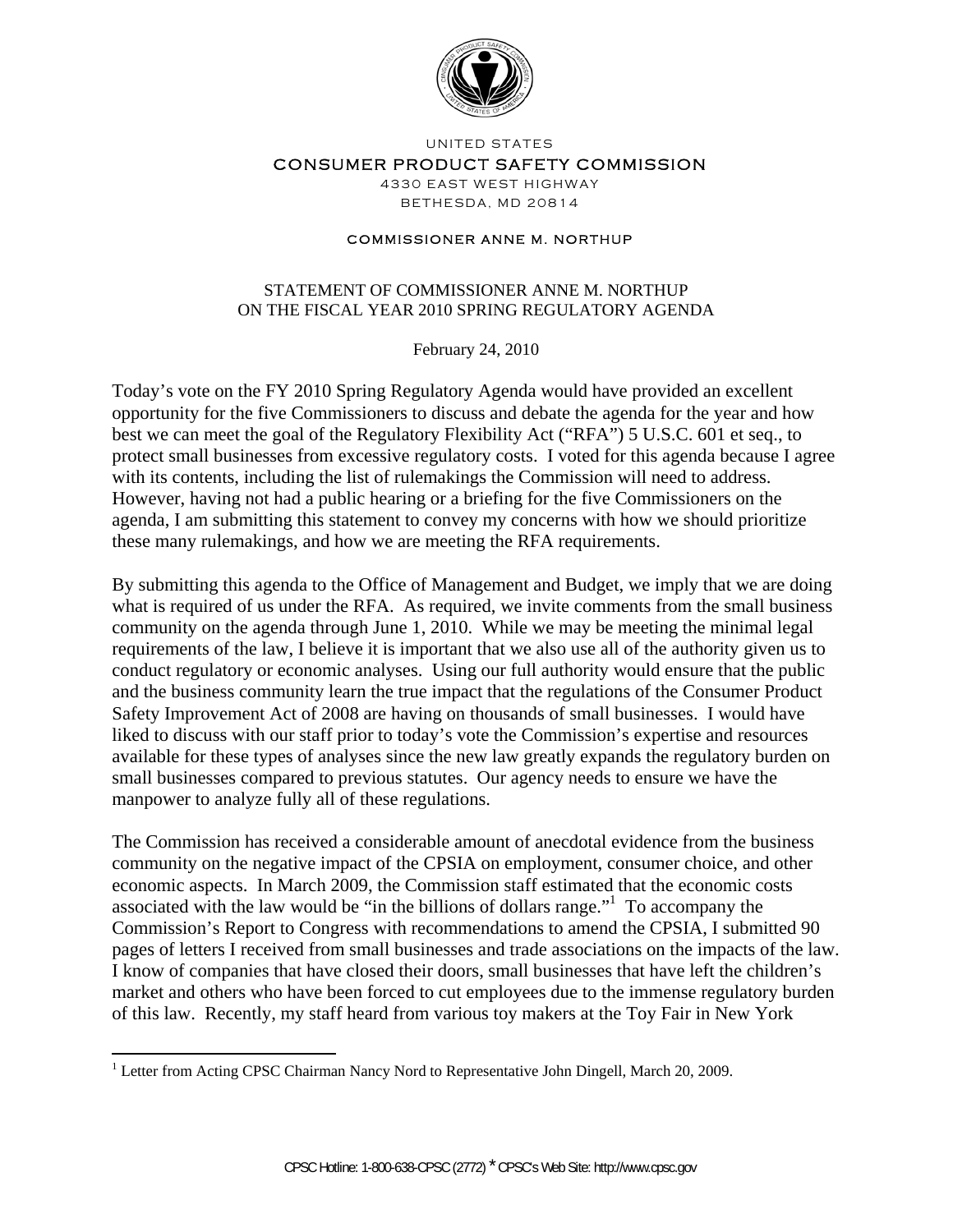## Page 2

 $\overline{a}$ 

regarding the high costs of compliance with the CPSIA. Thus, instead of doing the minimum that is required of us under the RFA for various rulemakings, going forward I believe we should be doing everything we can to define and aggregate the economic impact of the law.

Knowing the challenges small businesses face with this new law and that Congress is considering amendments to help avoid certain unintended consequences, the Commission could prioritize **both** a regulatory flexibility analysis (per the RFA) and a full cost-benefit analysis, as necessary, for each CPSIA rule. This undertaking would impact the Commission's regulatory agenda and would require shuffling some priorities, but it would provide a maximum amount of transparency in these rulemakings for small businesses and provide Congress with important information it seeks as it considers amending the law. As President Clinton stated in Executive Order 12866:

"The American people deserve … a regulatory system that protects and improves their health, safety, environment, and well-being and improves the performance of the economy without imposing unacceptable or unreasonable costs on society . . . . In deciding whether and how to regulate, agencies should assess all costs and benefits of available regulatory alternatives, including the alternative of not regulating. …[I]n choosing among alternative regulatory approaches, agencies should select those approaches that maximize net benefits … unless a statute **requires** another regulatory approach." (emphasis added)

In fulfilling our responsibilities to "select those [regulatory] approaches that maximize net benefits" the Commission ought to do more than just the required regulatory flexibility (RFA) analysis and instead provide a thorough cost-benefit analysis for certain regulations to present a more accurate view of the associated costs. We can do this because the CPSIA does not require us **not** to perform such analyses. However, we have chosen in most cases not to go above what is required. $2$ 

I should note that the CPSIA does not direct the Commission to promulgate rules in a way that would require the agency to conduct more complete cost-benefit analyses.<sup>3</sup> This omission may have been intentional on the part of Congress in order to avoid the Commission's unveiling and advertising these facts. More likely, Congress did not want such analyses to slow down implementation of the law. However, even if there was an intention to cover up the impact on small business in 2008, Congress is completely open to, if not begging for, these facts today. Congressional support certainly has changed for the CPSIA, given that today there is a bipartisan effort to amend the law:

 $2$  Approximately five CPSIA rulemakings (proposed and/or finalized) since 2008 have included a small business regulatory flexibility analysis, as required by the RFA. Only two of these five rules also provide cost-benefit analyses that go beyond the required RFA analysis. These two rulemakings that received a more complete analysis were rules designed to provide *exemptions* for businesses from some of the law's requirements and thus received analyses that did not indicate added costs to businesses.

 $3$  None of the rules are directed to be promulgated under Section 9 of the CPSA, which requires a cost-benefit analysis and which also *precludes* the Commission from promulgating any rules whose benefits are not expected to bear a reasonable relationship to their costs.